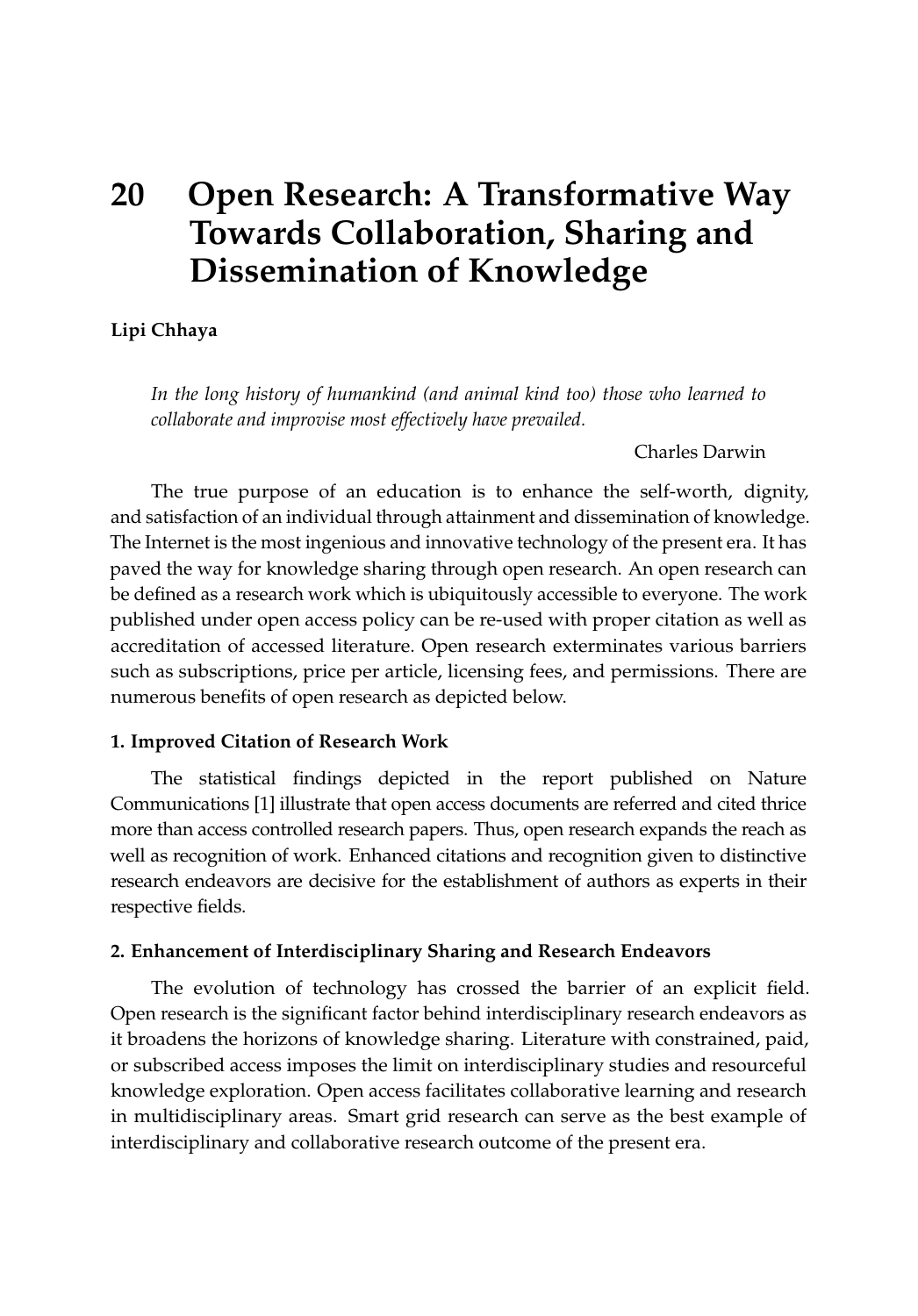Lipi Chhaya

#### **3. Improved Public Access and Engagement**

Open research expedites and broadens the span of dissemination of facts and results. Some research results and investigations are of global public interest. For example, sharing of the research results conducted to find out adverse effects of the mobile phone as well as base station radiations is imperative to educate the citizens. Research in medical as well as paramedical fields plays a crucial role in information sharing and prevention of diseases.

# **4. Crossing the Barriers of Place, Time and Currency**

The Internet is the most radical invention of present era as it ubiquitously and instantly serves the plethora of information beyond the constraints of time and place. Open research is beneficial for developing countries as they canaccess the most contemporary and cutting edge innovations of the developed countries without the barriers of place, time and currency. The major issue of affordability of literature subscription being faced by countries with weaker currencies can be resolved through open access.

#### **5. Improved Education, Research, and Development**

An education is inevitable for knowledge, survival, and growth. Information and communication technology has transformed the teaching-learning process but still, an education system is perceived as a tool to earn a certain qualification. An open research can expand and ignite the intellect of students beyond the four walls of classrooms and limited curriculum. Moreover, the qualities required for research and development can be instigated in the students at the early stage of education through open research. This can pave the path for students to build upon an existing knowledge.

#### **6. Cross-Cultural Studies through Open Research**

The universe can be observed in terms of profound diversities and cultural inequalities. In the present era, the world is facing challenges of multifaceted distinctiveness emerged due to complex dissimilarities in gender, culture, economy, and environment. Open research fosters rigorous study and transformative exchange between communities from diverse cultures and identities in the areas of science, arts, and humanities.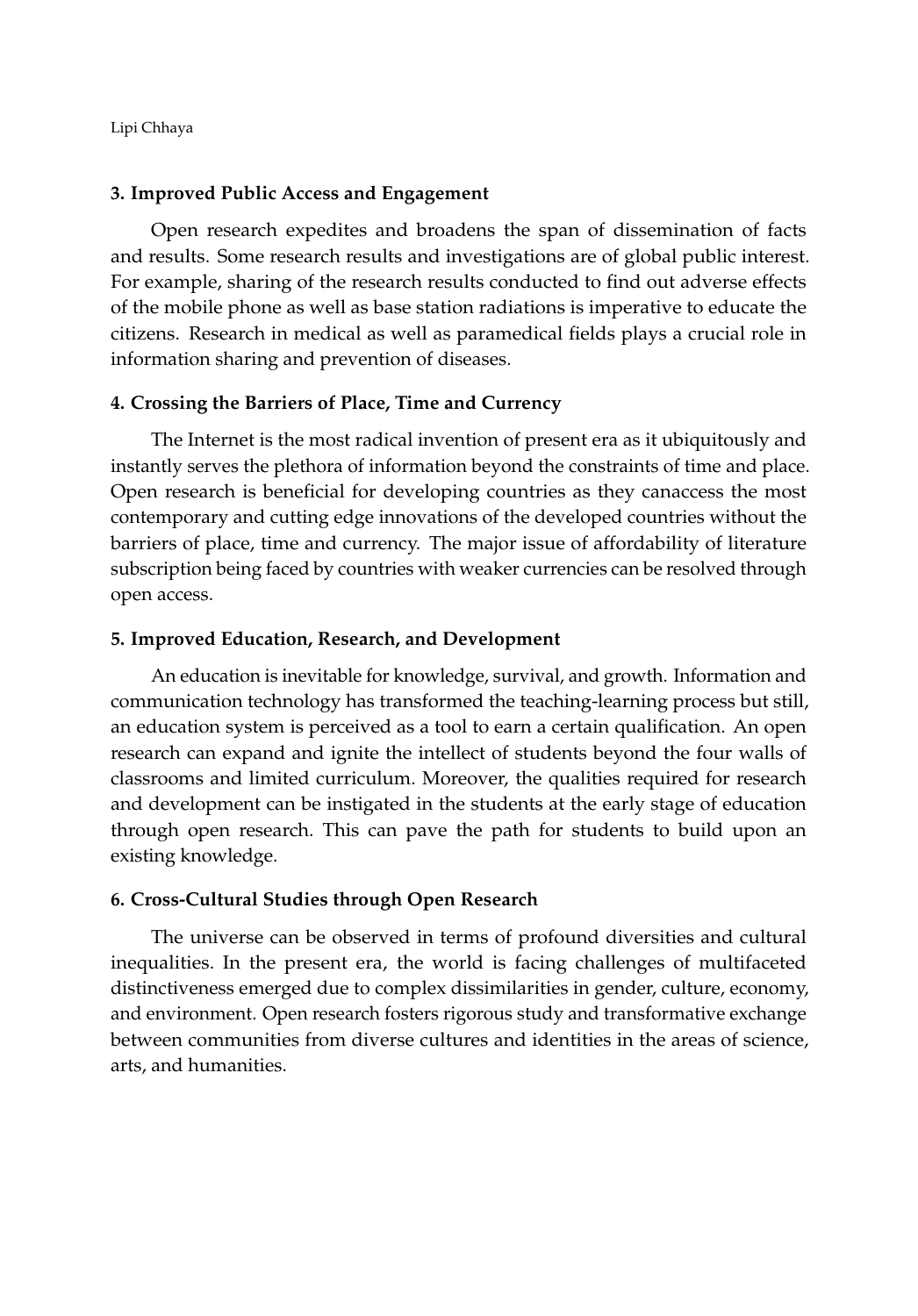A Transformative Way Towards Collaboration, Sharing and Dissemination of Knowledge

#### **7. Covenant with Open Research/Access Directives**

Creative common licenses foster legitimate and methodical sharing of the research documents. These licenses facilitate reuse, sharing, adaptation, modification, and distribution of creative work. An author can opt between CC BY, CC BY-SA, CC BY-ND, CC BY-NC-SA and CC BY-NC-ND licenses. CC-BY licenses are technologically extensive, uncomplicated, neutral and balanced as an issue of orphaned work is completely eradicated.

# **8. Bridging the Gap between Local and Global Research**

Open research promotes universal sharing of findings through the World Wide Web. Dissemination of facts and findings can be achieved through self-archiving, institutional repositories, and open access journals. Open research eliminates the gap between local and universal research which arises especially in developing countries due to affordability and funding issues. Moreover, open research also fosters an integration between local and global research.

#### **9. Open Research for Addressing Health, Environmental and Technological Issues**

Several countries around the world are facing crucial issues pertaining to health and environment. Best practices can be adopted from dissemination of information through open research to address the issues related to health and ecology. Developing countries can be technologically uplifted through unobstructed access to research literature. The critical issues can be addressed through the dissemination of research results to various stakeholders such as policymakers, researchers, students, and masses.

# **10. Open Research for Eradication of Poverty and Malnutrition**

Open research significantly influences living of people and aids to make this world a better place. Prof. Mary Abukutsa-Onyango has identified six nutritious African vegetables that can be grown in local weather conditions in a home garden [\[2\]](#page-3-1). Dissemination of this kind of research can be a boon to eradicate malnourishment and poverty in African countries.

#### **11. Open Research for Grassroots**

The Society for Research and Initiatives for Sustainable Technologies and Institutions (SRISTI) [\[3\]](#page-3-2) is an example of open research for Grassroots in India. This organization fosters conservation of biodiversity and culture through research